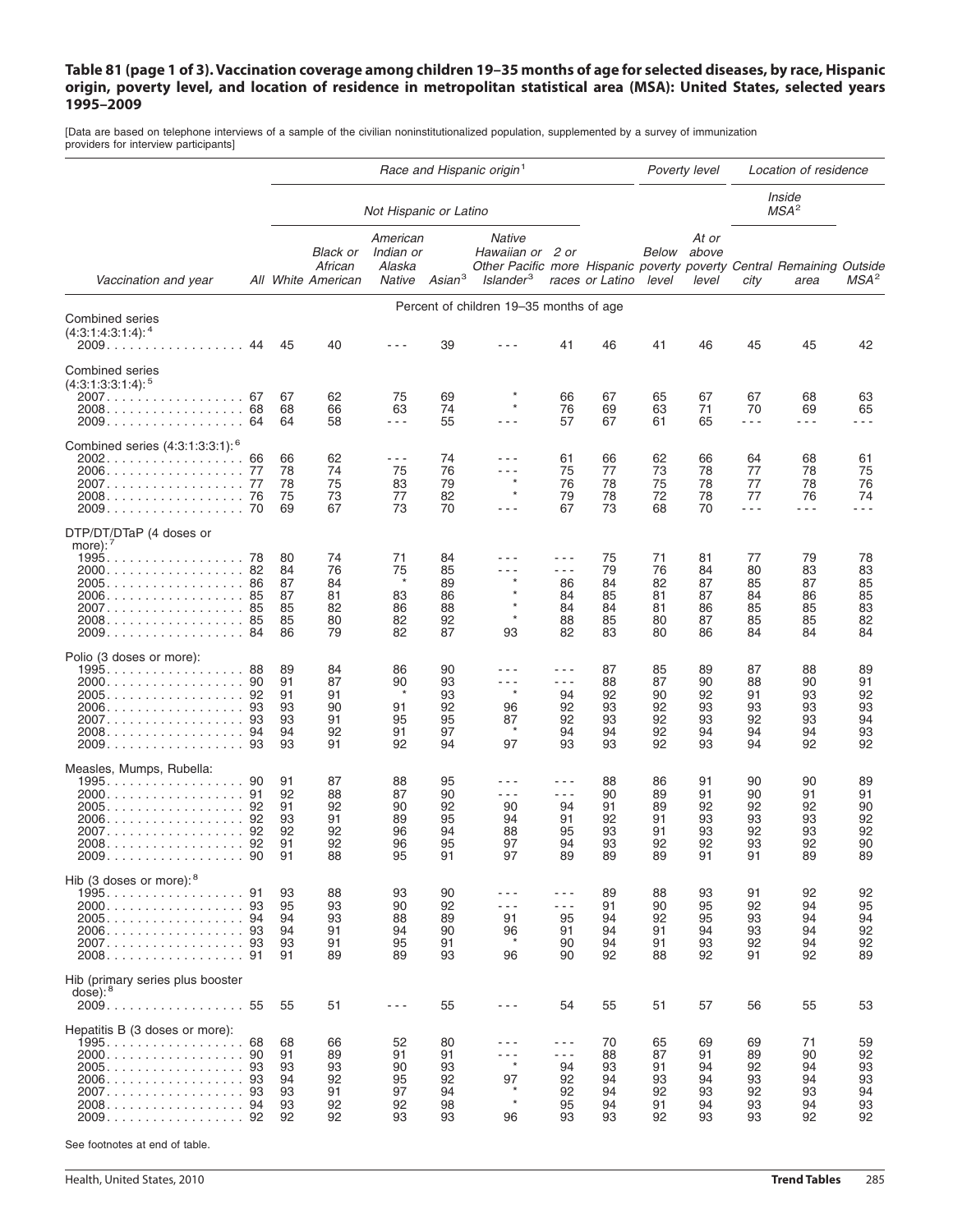## Table 81 (page 2 of 3). Vaccination coverage among children 19–35 months of age for selected diseases, by race, Hispanic origin, poverty level, and location of residence in metropolitan statistical area (MSA): United States, selected years **1995–2009**

[Data are based on telephone interviews of a sample of the civilian noninstitutionalized population, supplemented by a survey of immunization providers for interview participants]

|                                                                  | Race and Hispanic origin <sup>1</sup> |                                        |                                                  |                                           |                                        |                                                                                                                                     |                                     | Poverty level                          |                                        | Location of residence                  |                                        |                                        |                                        |
|------------------------------------------------------------------|---------------------------------------|----------------------------------------|--------------------------------------------------|-------------------------------------------|----------------------------------------|-------------------------------------------------------------------------------------------------------------------------------------|-------------------------------------|----------------------------------------|----------------------------------------|----------------------------------------|----------------------------------------|----------------------------------------|----------------------------------------|
|                                                                  | Not Hispanic or Latino                |                                        |                                                  |                                           |                                        |                                                                                                                                     |                                     |                                        |                                        |                                        | Inside<br>MSA <sup>2</sup>             |                                        |                                        |
| Vaccination and year                                             |                                       |                                        | <b>Black or</b><br>African<br>All White American | American<br>Indian or<br>Alaska<br>Native | Asian <sup>3</sup>                     | <b>Native</b><br>Hawaiian or 2 or<br>Other Pacific more Hispanic poverty poverty Central Remaining Outside<br>Islander <sup>3</sup> |                                     | races or Latino                        | Below<br>level                         | At or<br>above<br>level                | city                                   | area                                   | MSA <sup>2</sup>                       |
|                                                                  |                                       |                                        | Percent of children 19–35 months of age          |                                           |                                        |                                                                                                                                     |                                     |                                        |                                        |                                        |                                        |                                        |                                        |
| Varicella: 9<br>2005. 88<br>2008. 91                             | 43<br>68<br>-89<br>90<br>90           | 42<br>66<br>86<br>89<br>89<br>90<br>89 | 42<br>67<br>91<br>89<br>90<br>90<br>88           | 28<br>62<br>82<br>85<br>95<br>94<br>89    | 53<br>77<br>92<br>93<br>94<br>94<br>90 | 90<br>89<br>92<br>98                                                                                                                | - - -<br>90<br>91<br>92<br>91<br>91 | 47<br>70<br>89<br>90<br>91<br>92<br>91 | 41<br>64<br>87<br>88<br>89<br>90<br>89 | 44<br>69<br>88<br>90<br>90<br>91<br>90 | 45<br>69<br>88<br>90<br>90<br>92<br>91 | 45<br>70<br>88<br>90<br>90<br>90<br>89 | 34<br>60<br>86<br>86<br>89<br>88<br>89 |
| PCV (4 doses or more): $10$<br>2005.<br>2006.<br>.<br>2009.<br>. | 54<br>68<br>75<br>-80<br>80           | 57<br>71<br>77<br>81<br>83             | 46<br>61<br>70<br>76<br>73                       | 63<br>80<br>71<br>76                      | 56<br>65<br>75<br>82<br>73             |                                                                                                                                     | 54<br>71<br>74<br>85<br>73          | 51<br>67<br>75<br>79<br>81             | 45<br>62<br>73<br>74<br>75             | 57<br>71<br>76<br>83<br>83             | 52<br>69<br>75<br>81<br>80             | 58<br>71<br>77<br>81<br>82             | 48<br>62<br>71<br>75<br>82             |

|                                               |                                         | White                              |                                  | <b>Black or</b><br>African<br>American | Hispanic or<br>Latino      |                                    |  |  |  |  |  |
|-----------------------------------------------|-----------------------------------------|------------------------------------|----------------------------------|----------------------------------------|----------------------------|------------------------------------|--|--|--|--|--|
| Vaccination and year                          | <b>Below</b><br>poverty<br>level        | At or<br>above<br>poverty<br>level | <b>Below</b><br>poverty<br>level | At or<br>above<br>poverty<br>level     | Below<br>poverty<br>level  | At or<br>above<br>poverty<br>level |  |  |  |  |  |
|                                               | Percent of children 19-35 months of age |                                    |                                  |                                        |                            |                                    |  |  |  |  |  |
| Combined series (4:3:1:4:3:1:4): <sup>4</sup> | 43                                      | 46                                 | 38                               | 44                                     | 44                         | 49                                 |  |  |  |  |  |
| Combined series (4:3:1:3:3:1:4): <sup>5</sup> | 60<br>59<br>62                          | 68<br>70<br>65                     | 60<br>63<br>55                   | 64<br>69<br>63                         | 69<br>64<br>66             | 66<br>73<br>68                     |  |  |  |  |  |
| Combined series (4:3:1:3:3:1): <sup>6</sup>   | 70<br>69<br>70<br>68<br>68              | 77<br>79<br>79<br>77<br>69         | 74<br>72<br>74<br>70<br>64       | 80<br>77<br>77<br>75<br>71             | 76<br>76<br>78<br>75<br>71 | 75<br>78<br>79<br>81<br>74         |  |  |  |  |  |

*Not Hispanic or Latino*

See footnotes at end of table.